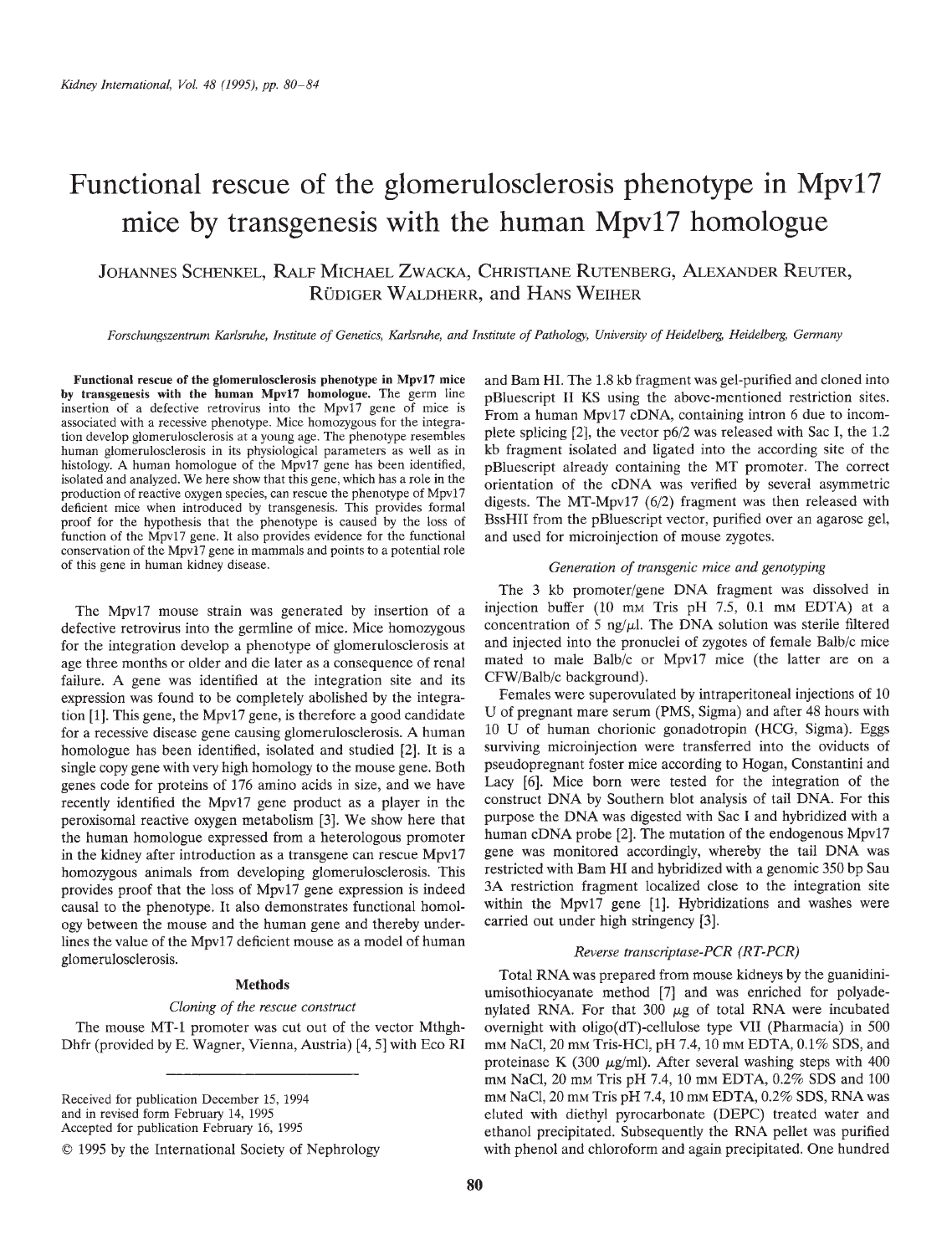

nanograms of each poly $A^+$  RNA were then used as a template to synthesize Mpv17 cDNA in 50 mm KCl, 10 mm Tris-HCl (pH 8.3), 5 mm MgCl<sub>2</sub>, 1 mm of each dNTP (Boehringer, Mannheim, Germany), 10 units of RNase inhibitor (USB), 2.5  $\mu$ M of oligo d(T) primer (Boehringer), 2.5 units of avian myeloblastosis virus reverse transcriptase (AMV-RT, Promega) and filled up to 20  $\mu$ l with water. The samples were incubated for 20 minutes at 42°C and subsequently denatured at 95°C for 5 minutes. For the PCR reaction the  $MgCl<sub>2</sub>$  concentration was adjusted to 2 mm and the final reaction volume was scaled up from 20  $\mu$ l to 100  $\mu$ l. In addition, the samples were supplemented with Mpvl7 specific primers from the human cDNA to a final concentration of  $0.15 \mu M$ and 2.5 units of Taq polymerase (Amersham) were added. The sequences of the primers used are:

### 1s: 5'GAATTCGAGGCTCGGCGCTCAGGAAGC3' and 4r: 5 'GAATFCAAACGATGGAGTGAGGCAGGC3'

representing nucleotide positions  $9-29$  (1s) and  $582-561$  (4r), respectively [2]. After 35 cycles 20  $\mu$ l of each sample were analyzed on a 1% agarose gel. The observed size for correct eDNA expression was as expected 585 bp [21. In the RT negative controls the identical procedure was carried out omitting the reverse transcriptase enzyme.

#### **Histology**

Kidneys from homozygous and heterozygous Mpv17 mice as well as MT670 mice were fixed in 4% buffered paraformaldehyde, dehydrated and embedded in paraplast. Three micrometer sections were prepared, stained with PAS (Sigma Diagnostics) and Masson trichrome stain.

#### Results

# Construction of a vector expressing the human Mpv17 gene and generation of transgenic lines

The complete human Mpv17 cDNA was cloned previously as a fragment of 1.0 kb [21. In the process of this procedure an incompletely spliced cDNA molecule was also isolated, in which the 263 bp intron between exon 6 and exon 7 had not been removed [2]. For several reasons we used this molecule to assemble the expression vector. Firstly, it has been reported earlier that introns enhance the expression of transgenes in general [8, 9]. Secondly, when the transgene expression is analyzed by reverse transcription PCR, artifacts due to contamination of the mRNA with genomic DNA can be readily excluded on the basis of the size of the amplification product (see below). We placed this gene, including its 3'untranslated region and its polyA addition signal, under the control of the mouse metallothioneine I promoter contained on a 1.8 kb fragment [10]. This promoter has been used before successfully to express transgenes in various tissues of mice [11]. Figure 1 depicts the resulting construct used for microinjection. Mice developed from injected eggs were tested for the integration of the construct DNA by Southern blot analysis of tail DNA. Therefore, the tail DNA was cleaved with Sac I

Fig. 1. The human MT Mpvl7 rescue gene construct. The human Mpv17 cDNA gene including intron 6 is under control of the mouse metallothioneine (MT) promoter. The 3 kb BssH II restriction fragment was used for the generation of transgenic mice.



Fig. 2. Genotyping of transgenic mice. Southern blot analysis of tail DNA of the transgenic mice (numbers 1 to 7 indicated at the bottom). Top panel. Endogenous Mpvl7 locus. BamHI cleaved DNA was hybridized with a 350 bp Sau 3A fragment diagnostic for the mutation [1]; WT: wt Mpvl7 allele; MA: mutated Mpvl7 allele. Lower panel. Presence of the MT-Mpvl7 transgene. Sac I digested DNA was hybridized with a fragment representing the human eDNA. TG: transgene fragment. EG: cross hybridizing endogenous Mpv17 locus. The kidney histology of mouse 5 (homozygous mutant Mpvl7; transgenic for MT-Mpvl7) is shown in Figure 3 e and f.

restriction endonuclease and hybridized to the radiolabeled human eDNA fragment [2]. The transgene was detected as hybridizing fragment of 1.2 kb as shown in the bottom of Figure 2 (lower band). The second transgene specific fragment (TG) presumably represents a transition fragment at the border of the transgene integration generated by the loss of the Sac I site flanking the construct at its 3'end. Under this assumption, the number of tandem transgene copies in the particular strain displayed in Figure 2 is about 15, judging from the intensity of the transgene specific bands. Despite of the stringent hybridization conditions the endogenous Mpvi7 locus cross hybridized with the human eDNA. Figure 2 shows the analysis for one of the three transgenic strains generated. None of these displayed any obvious phenotype.

## Rescue of the glomerulosclerosis phenotype of Mpv17 mice by genetic introduction of the human homologue

The Mpvl7 mouse strain contains a silent retroviral insert in both alleles of the Mpvi7 gene. We were interested to investigate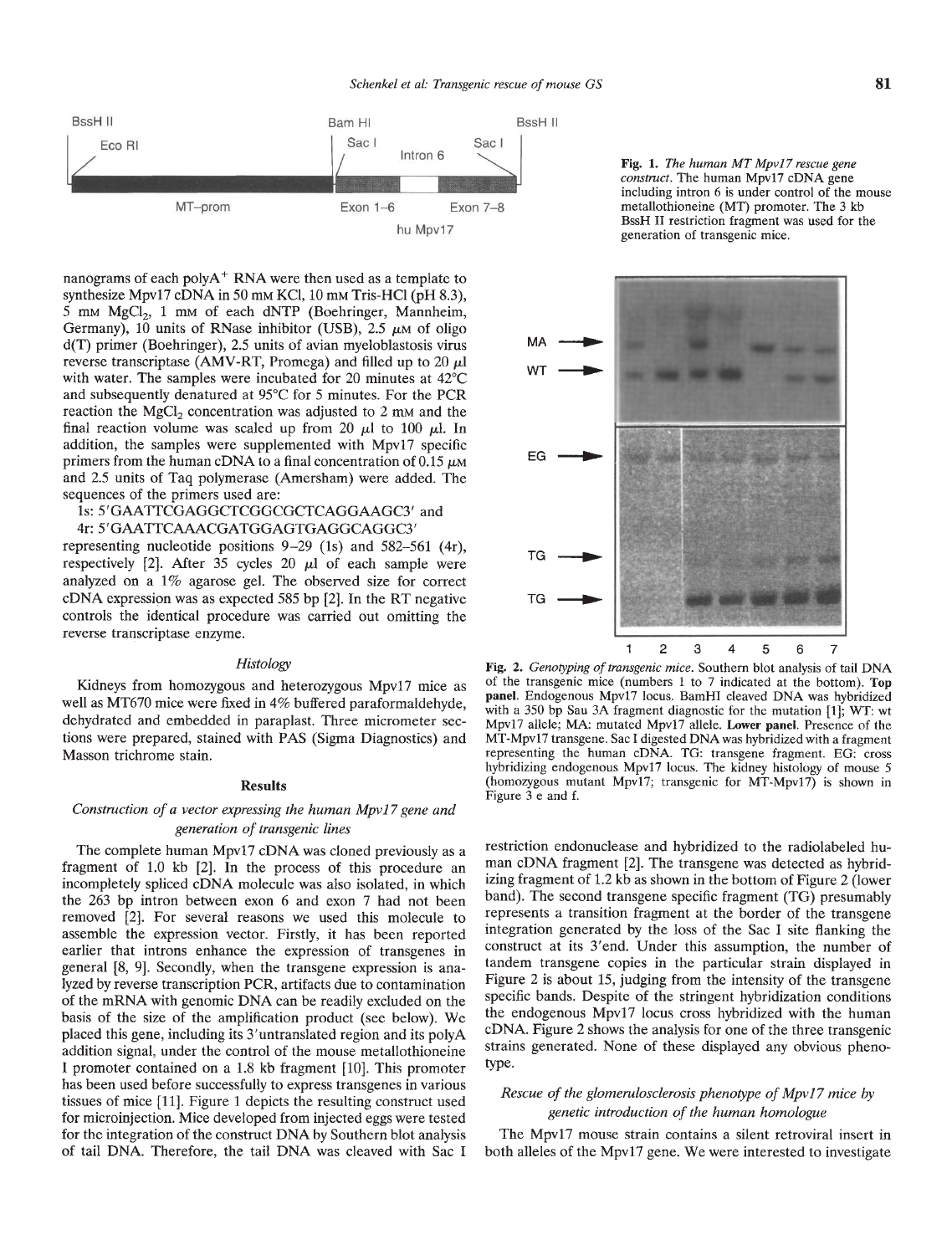

Fig. 3. Representative histology (PAS stain) of six months-old mice with different Mpv17 genotype. a (×140) and b (×550). Heterozygous Mpv17. c (×140)<br>and d (×430). Homozygous mutant Mpv17 mice demonstrating an early stage developed. e (x270) and f (x550). Strain MT670 (homozygous mutant Mpv 17, transgenic for MT-Mpvl7; mouse 5 in Fig. 2).

whether the human gene, expressed as a transgene, could com- with homozygous Mpv17 mice. This is possible because Mpv17 plement the glomerulosclerosis phenotype in such mice. There-<br>fore transgenic mice carrying the human Mpv17 gene were mated<br>follow the mutant endogenous allele in these breedings, we used follow the mutant endogenous allele in these breedings, we used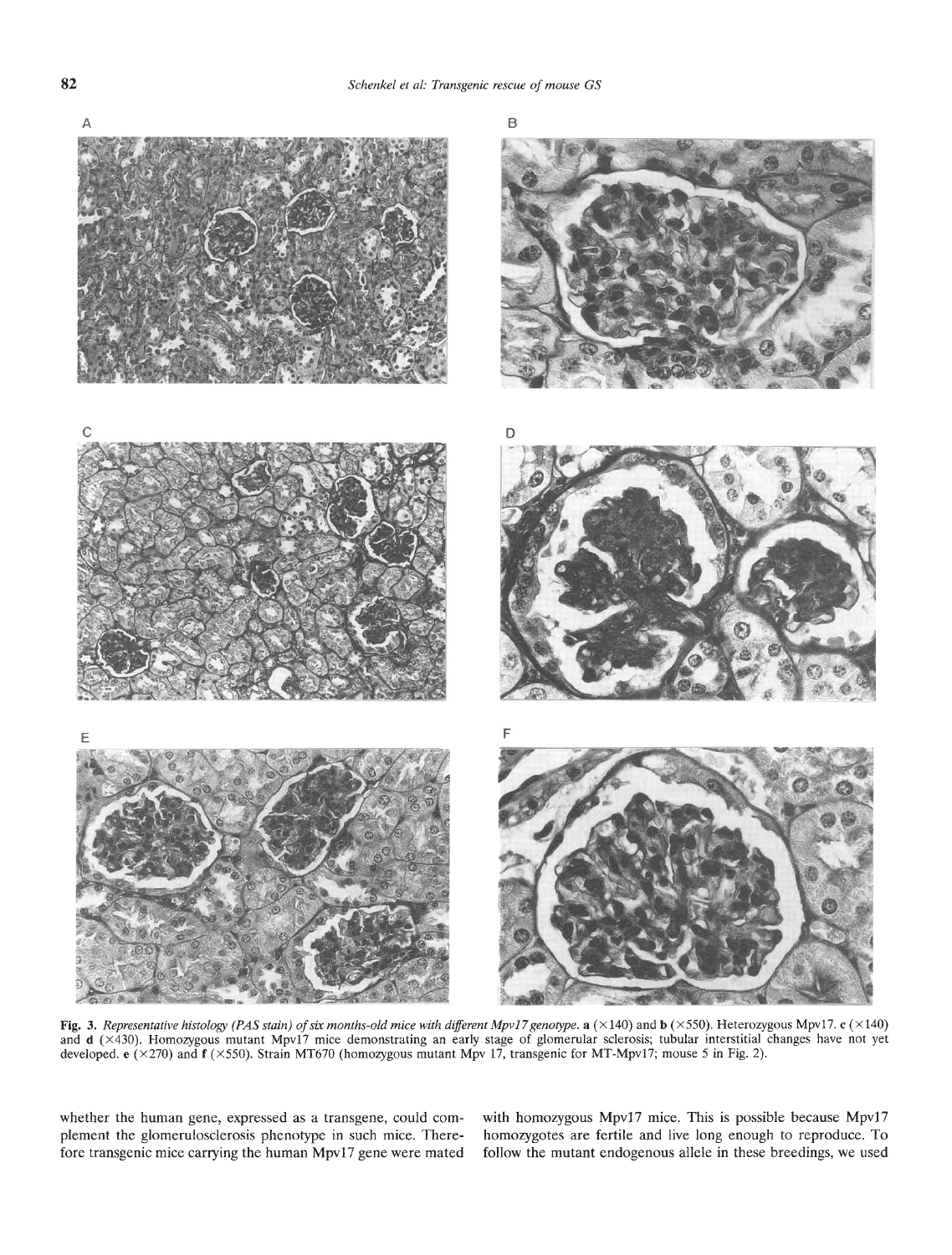

Fig. 4. Analysis of the transgene expression. Transgene expression was examined using the RT-PCR technique on poly $A^+$  RNA of kidneys from different mice. Lanes I and 5. Homozygous mutant Mpvl7 mouse. Lanes 2 and 6. MT670 mouse (mouse 5 in Fig. 2). Lanes 3 and 7. Human GM637 fibroblasts. Lane 4 and 8. RSV 7 cells, murine transfected fibroblasts, constitutively expressing the human Mpv17 gene [3]. Lanes 1 to 4. Reverse transcriptase was omitted from the RT-PCR protocol as control for DNA contamination. Lanes 5 to 8. Complete RT-PCR protocol. Lane 9. Amplification on the human cDNA clone p21 [2]. Lane 10. Amplification on the MT-Mpv17 rescue construct, containing intron 6. For correctly spliced transgene derived mRNA a product of 585 bp is expected (lane 9). Unspliced transgene mRNA or contaminating transgene DNA results in a fragment of 848 bp (lane 10).

a polymorphism between the wt and mutated alleles [1]. In particular, a genomic probe (Sau 3A 350) from the integration site detects a 3 kb fragment in the wt allele (WT in Fig. 2) as opposed to a 6 kb fragment (MA in Fig. 2) in the mutant allele in Bam H1 digested DNA. Thus, heterozygous mice show both the WT and the MA band, whereas hybridization only to the MA band indicates homozygosity for the mutation. The initial breeding produced transgene positive Mpvl7 heterozygous offspring which did not show any phenotype. These were interbred and the genotype of the resulting F2 generation was analyzed. Homozygous Mpvl7 mice carrying the MT-Mpvl7 transgene (this genotype is shown in lane 5 of Fig. 2) were interbred further and designated MT670. So far over 50 animals of this genotype were produced, none of which died of or developed symptoms of nephrotic syndrome. By contrast, all Mpvl7 homozygous mice without the human transgene eventually developed the disease and died from it, although the onset of disease was variable due to the genetic heterogeneity of the background strain. Thus, the human transgene obviously affects the survival of Mpvl7 mice. To determine whether the presence of the transgene prevented these presence of the Mpv17 gene product regulates the expression of mice from developing the glomerulosclerosis phenotype, several animals were sacrificed at the age of six months and analyzed histologically. A standard PAS staining is shown in Figure 3 demonstrating the sclerosis in Mpv17 mutant mice  $(c,d)$ , while the heterozygous control mice showed no pathology in the glomeruli (a,b). Likewise, mice of the MT670 strain showed normal glomer-

ular histology (e,f). Thus, on this level, transgene-dependent successful rescue was seen.

#### Expression of the human transgene in the kidney of MT670 mice

To investigate transgene expression mRNA was analyzed prepared from the kidneys of MT670 mice and Mpvi7 mice, respectively, and reverse transcription PCR analysis was performed (Fig. 4). The primers used in this analysis specifically detected transgene derived transcripts, because they were chosen from the 5' and 3' untranslated regions of the human cDNA, where the murine and human sequences significantly differ [2]. A product of the expected size of 585 bp for authentic, fully spliced mRNA was<br>detected in the sample from the MT670 mouse (lane 6). Likewise,<br>a band of the same size was detected in human GM637 fibroblasts a band of the same size was detected in human GM637 fibroblasts (lane 7), as well as in murine fibroblasts, transfected with a construct constitutively overexpressing the human Mpv17 gene (lane 8) [31. By contrast, no expression was detected in nontransgenie Mpvl7 homozygotes (lane 5). The amplification products do not originate from contaminating genomic DNA in the RNA samples because the transgene represents a eDNA in which exon 6 of 263 bp has not been removed [2]. Amplification of genomic transgene DNA therefore results in a larger fragment, as shown in a control reaction (lane 10). These results demonstrate transgene expression in the kidney of MT670 mice, and we conclude that the expression of the human homologue in these mice complements for the loss of Mpvl7 function in homozygous Mpvl7 mutant mice. This functional rescue not only proves that the phenotype in the mutant is caused by the loss of function of the Mpvl7 gene, but is also evidence for the functional homology of the two genes in mouse and humans.

#### **Discussion**

In contrast to transgenic mouse or rat models where glomeruloscierosis has been dominantly induced by expression of a foreign transgene [12—16], the Mpvl7 mouse strain is the only recessive mouse model of glomerulosclerosis so far. Therefore, it defines an endogenous gene whose loss of function correlates with this disease and constitutes a valuable genetic animal model of the human disorder. The gene inactivated by the retroviral insertion therefore is a candidate for a recessive disease gene in mice. The experiments described here show that the failure to express the gene is causal to the phenotype, since complementation can be achieved by transgenesis.

The Mpv17 gene product is a peroxisomal protein of 176 amino acids in humans and mice alike. We have shown recently that this protein is involved in the generation of reactive oxygen species (ros), most likely superoxide [31. Remarkably, the Mpvl7 defect results in decreased rather than increased ros levels, which is in contrast to chemically-induced glomeruloscierosis models in rodents. There, a direct action of ros on the glomerular basement membrane has been established [17]. Thus, we assume that the mechanisms inducing the disease are triggered by low intracellular superoxide levels, and preliminary evidence suggests that the genes involved in glomerular basement membrane turnover (Reuter, Zwacka and Weiher, manuscript in preparation). In this regard, it is intriguing that Mpvl7 protein expression is normally found in podocytes (Waldherr, Zwacka and Weiher, unpublished results), the cell type mostly responsible for the biosynthesis of the glomerular basement membrane [181. Although the combined